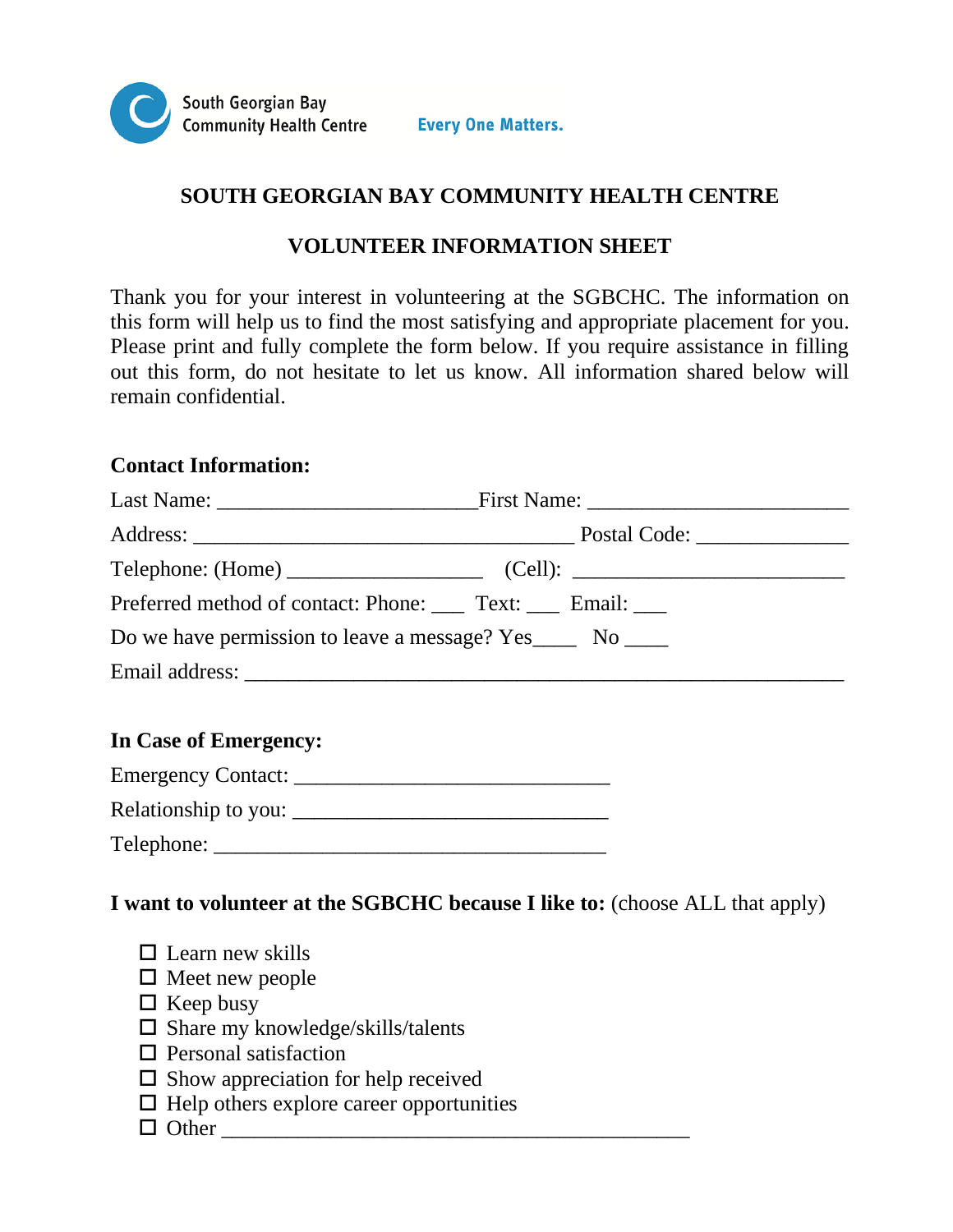There are many volunteer opportunities with CHC and we want to find the best fit for you. More specific questions regarding your skills, hobbies and interests will be asked when interviewed. Please check all that apply.

- $\Box$  Workshops/Presentations
- $\square$  Special Events
- $\square$  Community Engagement
- $\Box$  Leading groups
- $\Box$  Administrative

At the SGBCHC, we value individuals with diverse backgrounds, lived-experience, and specific qualifications alike. All skills and experience are considered equal. Check all that apply and if you are willing to share, please share as much detail as you are comfortable:

 $\Box$  I have lived experience with a specific chronic health condition or chronic pain (please explain)

\_\_\_\_\_\_\_\_\_\_\_\_\_\_\_\_\_\_\_\_\_\_\_\_\_\_\_\_\_\_\_\_\_\_\_\_\_\_\_\_\_\_\_\_\_\_\_\_\_\_\_\_\_\_\_\_\_\_\_\_\_\_\_\_ \_\_\_\_\_\_\_\_\_\_\_\_\_\_\_\_\_\_\_\_\_\_\_\_\_\_\_\_\_\_\_\_\_\_\_\_\_\_\_\_\_\_\_\_\_\_\_\_\_\_\_\_\_\_\_\_\_\_\_\_\_\_\_\_

 $\Box$  I have lived experience with a social justice issue (examples: poverty, homelessness, cultural oppression, racism, physical disability, addictions, unemployment, etc.)

 $\Box$  I have lived experience that makes me interested in supporting specific program topics (example: a new parent, grief, mental health issues, etc.)

\_\_\_\_\_\_\_\_\_\_\_\_\_\_\_\_\_\_\_\_\_\_\_\_\_\_\_\_\_\_\_\_\_\_\_\_\_\_\_\_\_\_\_\_\_\_\_\_\_\_\_\_\_\_\_\_\_\_\_\_\_\_\_\_ \_\_\_\_\_\_\_\_\_\_\_\_\_\_\_\_\_\_\_\_\_\_\_\_\_\_\_\_\_\_\_\_\_\_\_\_\_\_\_\_\_\_\_\_\_\_\_\_\_\_\_\_\_\_\_\_\_\_\_\_\_\_\_\_

\_\_\_\_\_\_\_\_\_\_\_\_\_\_\_\_\_\_\_\_\_\_\_\_\_\_\_\_\_\_\_\_\_\_\_\_\_\_\_\_\_\_\_\_\_\_\_\_\_\_\_\_\_\_\_\_\_\_\_\_\_\_\_\_ \_\_\_\_\_\_\_\_\_\_\_\_\_\_\_\_\_\_\_\_\_\_\_\_\_\_\_\_\_\_\_\_\_\_\_\_\_\_\_\_\_\_\_\_\_\_\_\_\_\_\_\_\_\_\_\_\_\_\_\_\_\_\_\_

\_\_\_\_\_\_\_\_\_\_\_\_\_\_\_\_\_\_\_\_\_\_\_\_\_\_\_\_\_\_\_\_\_\_\_\_\_\_\_\_\_\_\_\_\_\_\_\_\_\_\_\_\_\_\_\_\_\_\_\_\_\_\_\_ \_\_\_\_\_\_\_\_\_\_\_\_\_\_\_\_\_\_\_\_\_\_\_\_\_\_\_\_\_\_\_\_\_\_\_\_\_\_\_\_\_\_\_\_\_\_\_\_\_\_\_\_\_\_\_\_\_\_\_\_\_\_\_\_

 $\Box$  I have certifications/qualifications for teaching specific workshops (example: yoga, Pilates, mental health practitioner, naturopath, teacher, Getting Ahead facilitator, etc.)

\_\_\_\_\_\_\_\_\_\_\_\_\_\_\_\_\_\_\_\_\_\_\_\_\_\_\_\_\_\_\_\_\_\_\_\_\_\_\_\_\_\_\_\_\_\_\_\_\_\_\_\_\_\_\_\_\_\_